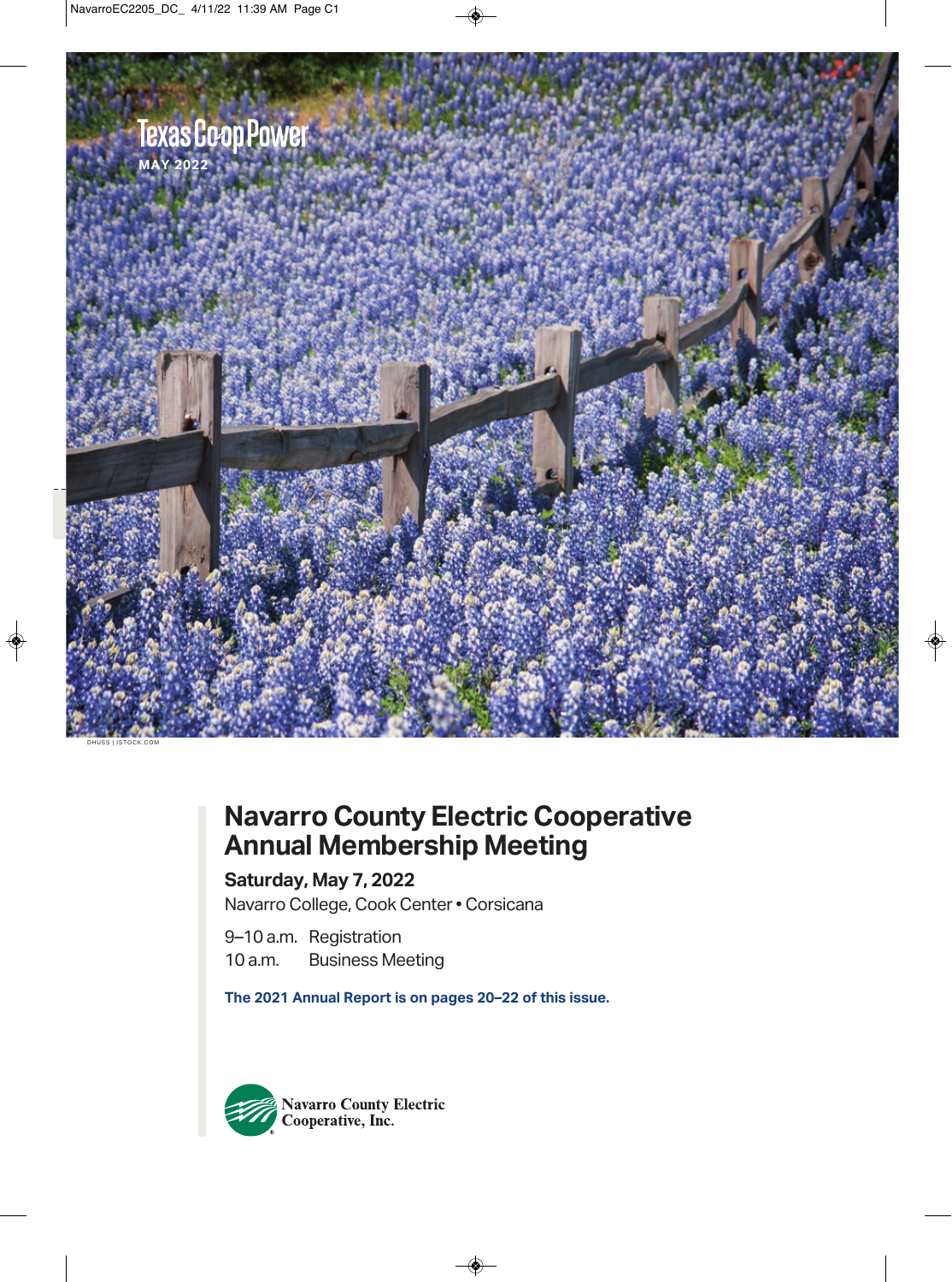### **OFFICIAL NOTICE**

### **Navarro County Electric Cooperative Annual Membership Meeting and 2021 Annual Report**

The members of Navarro County Electric Cooperative are given this notice of and invitation to attend the annual meeting of the members, which will be held pursuant to Article III, Section 1, of the bylaws of the cooperative, at 10 a.m. May 7, 2022, at Navarro College's Cook Center, 3100 W. Collin St., Corsicana.

## **Annual Meeting Agenda**

### **Saturday, May 7, 2022**

Navarro College, Cook Center • Corsicana

9–10 a.m. Registration 10 a.m. Business Meeting

Call to Order Invocation Welcome Introduction of Directors Report of Officers Election of Directors Old Business New Business

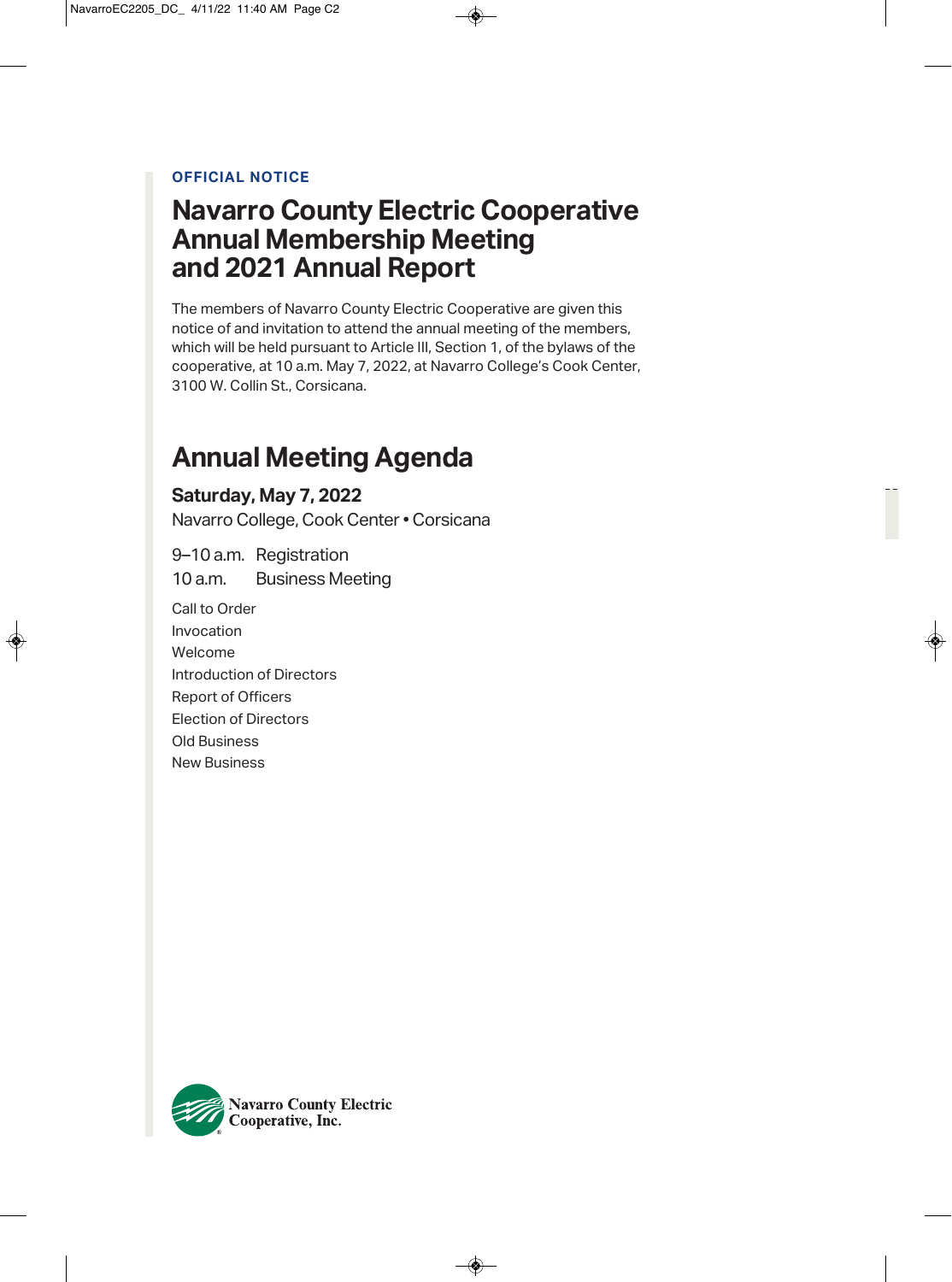

**Please tear off this card and bring it with you to the annual meeting. It serves as your registration card and ticket for prize drawings. You must be present to win.**



## **Download the SmartHub app today!**

Check your daily usage. See and pay your bill. Set up paperless billing. Update your contact information.

Call and ask us about Budget Billing and AutoPay options.

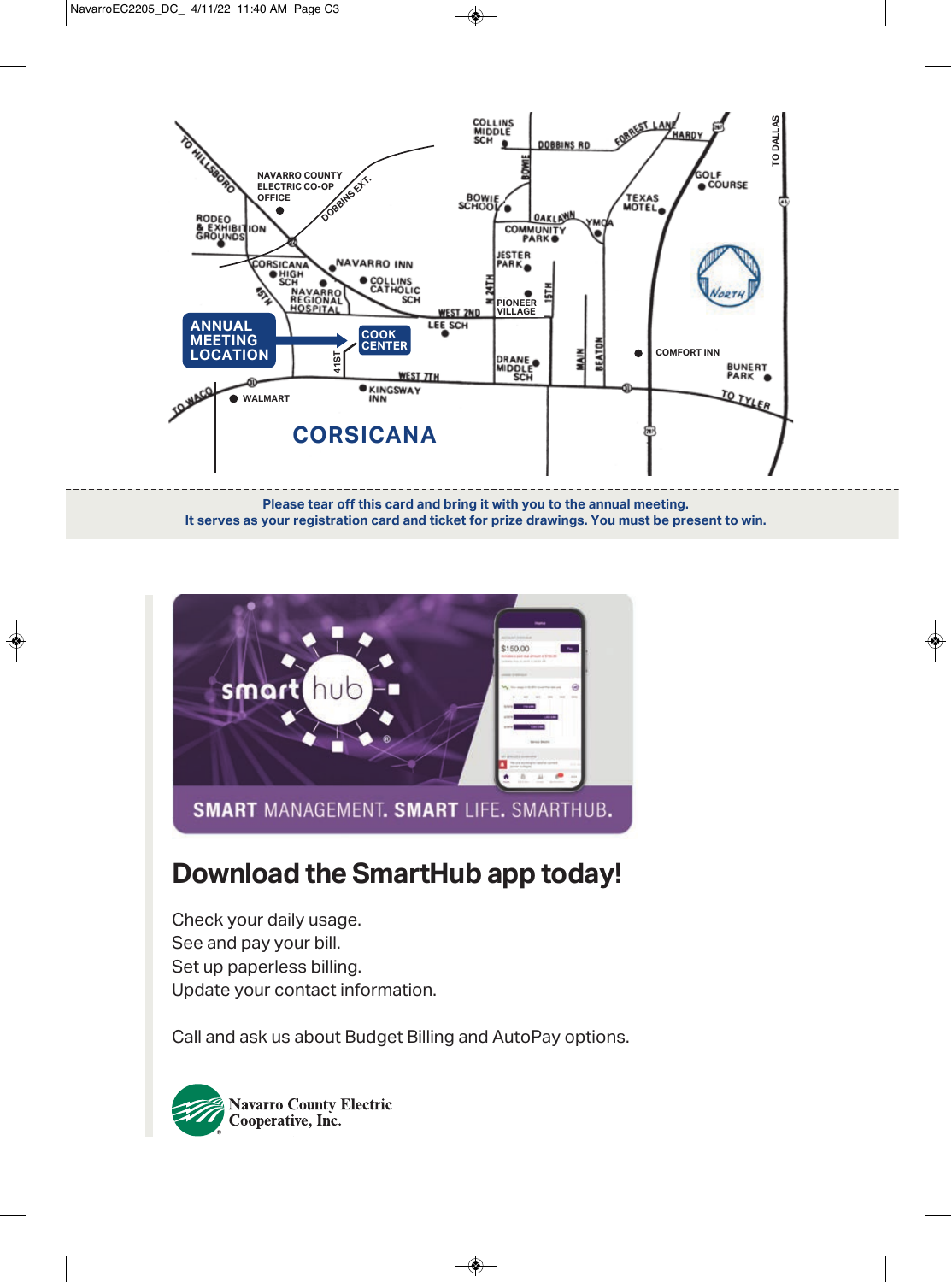### **Present this card at the registration desk to be eligible for prizes.**

Only members are eligible for prizes. You must be present to win.

### **MEMBER REGISTRATION CARD**

### **Navarro County Electric Cooperative Annual Membership Meeting**

### **Saturday, May 7, 2022** Navarro College, Cook Center • Corsicana

9-10 a.m. Registration 10 a.m. Business Meeting



### **Please tear off this card and bring it with you to the annual meeting. It serves as your registration card and ticket for prize drawings. You must be present to win.**



## **Memorial Day**

navarro county Ec's offices will be closed Monday, May 30, in observance of the holiday.

As always, crews will be standing by in the event of an outage. We wish you and yours a happy, safe and restful holiday.



3800 W. Highway 22 • P.O. Box 616 corsicana, tX 75151-0616

**Email:** msdept@navarroec.com **Web:** navarroec.com **Phone:** (903) 874-7411 **Toll-free:** 1-800-771-9095 **Member service fax:** (903) 874-4035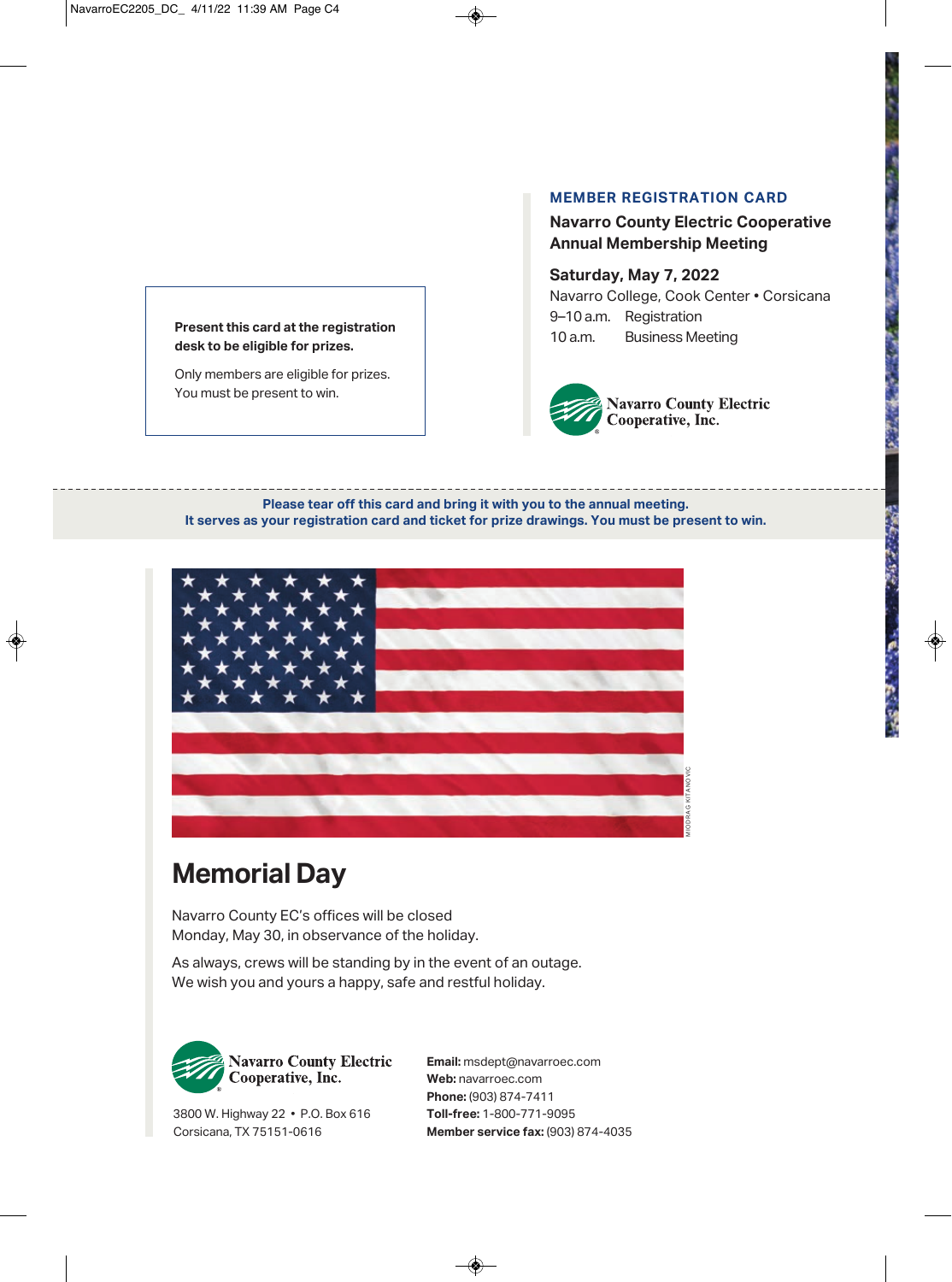

**MFSSAGE** F R O M G E N E R A L M A N A G E R / C E O **B I L LY P.**

**J O N E S**

### **Stay Safe During a Power Outage**

**SPRING IS A BUSY time on the meteorological calen**dar in Texas—peak tornado season and just weeks before hurricane season begins in June. The U.S. counted 22 extreme weather events in 2020, defined by the National Oceanic and Atmospheric Administration as causing at least \$1 billion in damage. Last year, there were 20 such events.

Unfortunately, extreme storms can lead to power outages, which recently have spurred some folks to resort to portable generators—sometimes to tragic effect. After last February's awful winter storm, at least 10 people in Texas died from carbon monoxide poisoning caused by improper portable generator use. A single generator can emit as much deadly gas as 450 cars, and all told, generators kill an average of 70 people in the U.S. each year, sending thousands more to the hospital.

Some 1,400 Texans were treated for carbon monoxide poisoning after last year's polar vortex. While malfunctioning furnaces and other gas-powered appliances can also lead to CO poisoning, no other consumer product has caused more CO deaths than generators, according to the U.S. Consumer Product Safety Commission. Many models lack crucial safety features such as automatic shut-off switches that detect high levels of CO or even clear instructions for use.

With that in mind, I'd like to share some important ways to stay safe in the event you decide to use a portable generator. You might have seen similar reminders in this magazine before, but we at Navarro County Electric Cooperative would rather repeat ourselves if it saves just one family from tragedy.

Position your generator outdoors and at least 20 feet from your home. Even if your generator has a CO detector and shut-off switch, if it's situated near an open window, the sensor is unlikely to detect any buildup even though the gas may be infiltrating your home.

Don't mislead yourself that running a generator in a partially enclosed structure, like an open garage, is safe. Fatal levels of carbon monoxide will build up in those settings too.

If your home doesn't have a carbon monoxide detector, install one. Navarro County EC wants you and your family to be safe while you ride out whatever weather comes our way in May. **D**



### **mark your calendar**

**Cinco de Mayo** Thursday, May 5

**Mother's Day** Sunday, May 8

### **Memorial Day**

Butenkow | iStock .com

Monday, May 30 Our offices will be closed in observance of the holiday.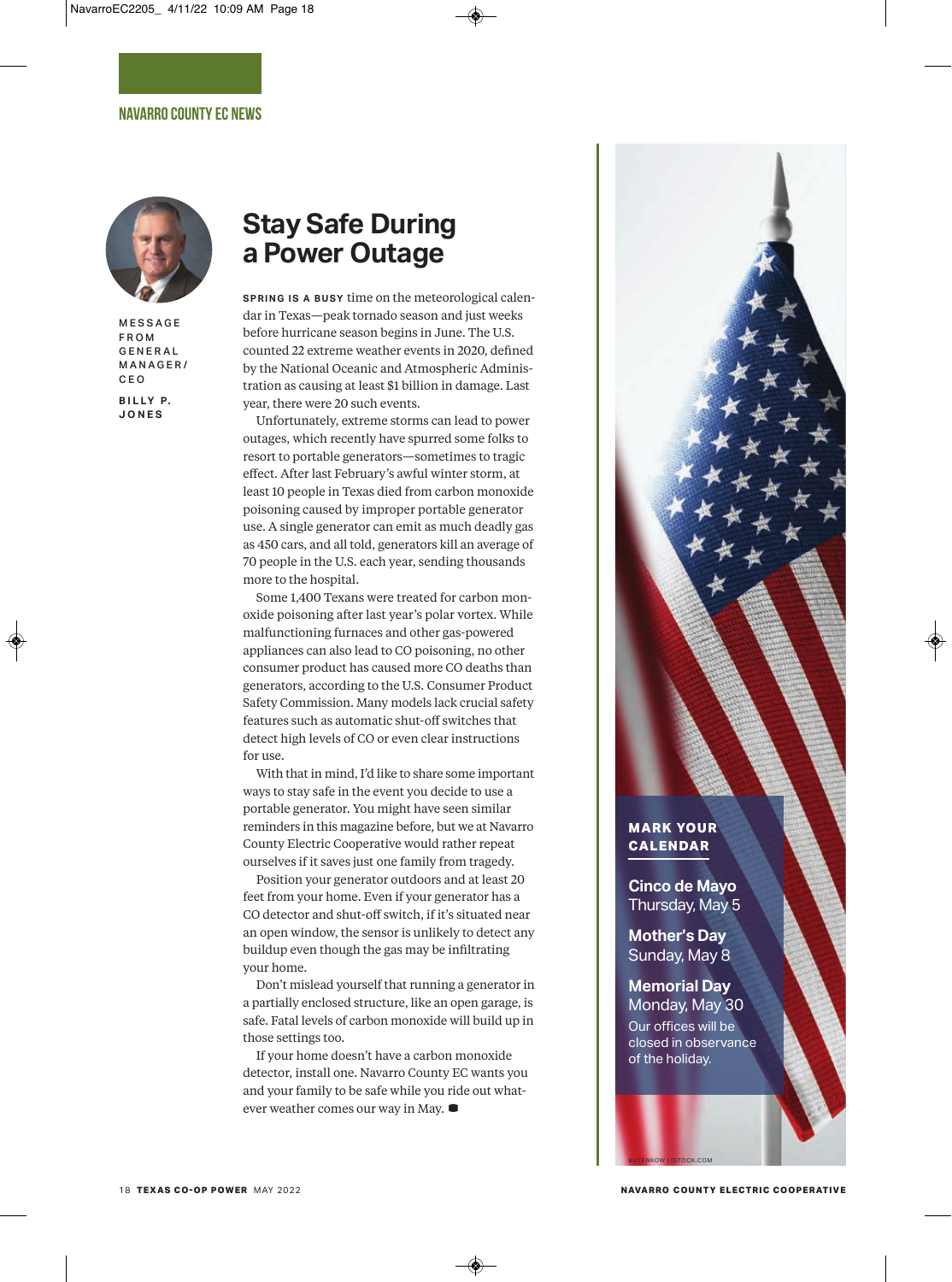

## **NCEC Recognized for Exceptional Safety Record**

**NAVARRO COUNTY ELECTRIC COOPERATIVE employees recently were rec**ognized for safety excellence with four awards for their hard work, attention to safety and contributions to the company at the 76th Texas Electric Cooperatives Loss Control Conference.

The GE award is awarded to only one electrical cooperative, municipal or contractor in the TEC program and is the highest level of safety award TEC will award each year. NCEC has received this award three times in the last four years—in 2018, 2020 and 2021.

The Rural Electric Safety Achievement Program covers all safety programs and work practices with outside and inside workers. NCEC has been in the program for 52 years, has been inspected every three years since 1970 and has received this safety excellence award 17 times.

The No Lost Time Award was received for working without a lost-time injury for 1,232,993 working hours, as this includes the many long hours worked in the 2021 ice storm.

The fourth award is for the number of years employees have worked without a loss time injury, and as of December 31, 2021, the cooperative reached 13 years. It's a testament to how employees work hard to identify the hazards of the job and protect themselves and each other from those hazards in the field and in the office. **D**

## **NCEC Operation Round Up**

| <b>Organization/Agency</b>        | Grant    |
|-----------------------------------|----------|
| Camp of the Rising Sun            | \$3,000  |
| <b>Common Ground Ministries</b>   | \$1,200  |
| Angels of Corsicana Troop Support | \$3,000  |
| <b>Drug Prevention Resources</b>  | \$3,000  |
| Ellis County Children's Theater   | \$3,000  |
| <b>Frost Community Center</b>     | \$3,000  |
| Mildred ISD gifted and talented   | \$1,890  |
| Mildred ISD science               | \$650    |
| Waxahachie Little Pantry          | \$1,000  |
| <b>Total</b>                      | \$19,740 |



### **Navarro County Electric Cooperative**

#### **CONTACT US**

3800 W. Highway 22, Corsicana, TX 75110 P.O. Box 616, Corsicana, TX 75151 **local** (903) 874-7411 **Toll-free**1-800-771-9095 **Email** msdept@navarroec.com **web** navarroec.com

#### **General manager/CEO** Billy P. Jones

#### **board of Directors**

Ron L. Buckley, President, District 2 Kent Sheffield, Vice President, District 1 George Smith, Secretary-Treasurer, District 6 Bennie Melton, District 5 Julie Mraz, District 7 Gary Murphy, District 3 Bill Southard, District 4

### **24/7 Outage Hotline Numbers**

For information and to report outages, please call us.

**lOCAl** (903) 874-7411

**TOll-fREE** 1-800-771-9095

#### **ABOUT NAVARRO COUNTY EC**

NCEC owns and maintains more than 3,000 miles of line to provide electric service to more than 12,000 members in Ellis, Freestone, Hill, Limestone and Navarro counties.

#### **OffiCE HOURS**

Monday–Friday, 8 a.m.–5 p.m.

#### **bill pAymENT OpTiONS**

- Online at navarroec.com
- Through the SmartHub app
- By phone at 1-855-385-9975
- (Phone payments are not accepted on the NCEC office line.)

#### **TE x AS CO - Op pOwER**

NCEC provides *Texas Co-op Power* and TexasCoopPower.com to give you information about events, safety, special programs and other activities of your cooperative. If you have any comments or suggestions, please contact the co-op office.

**viSiT US ONliNE** navarroec.com



**Check us out at TexasCooppower.com/navarro**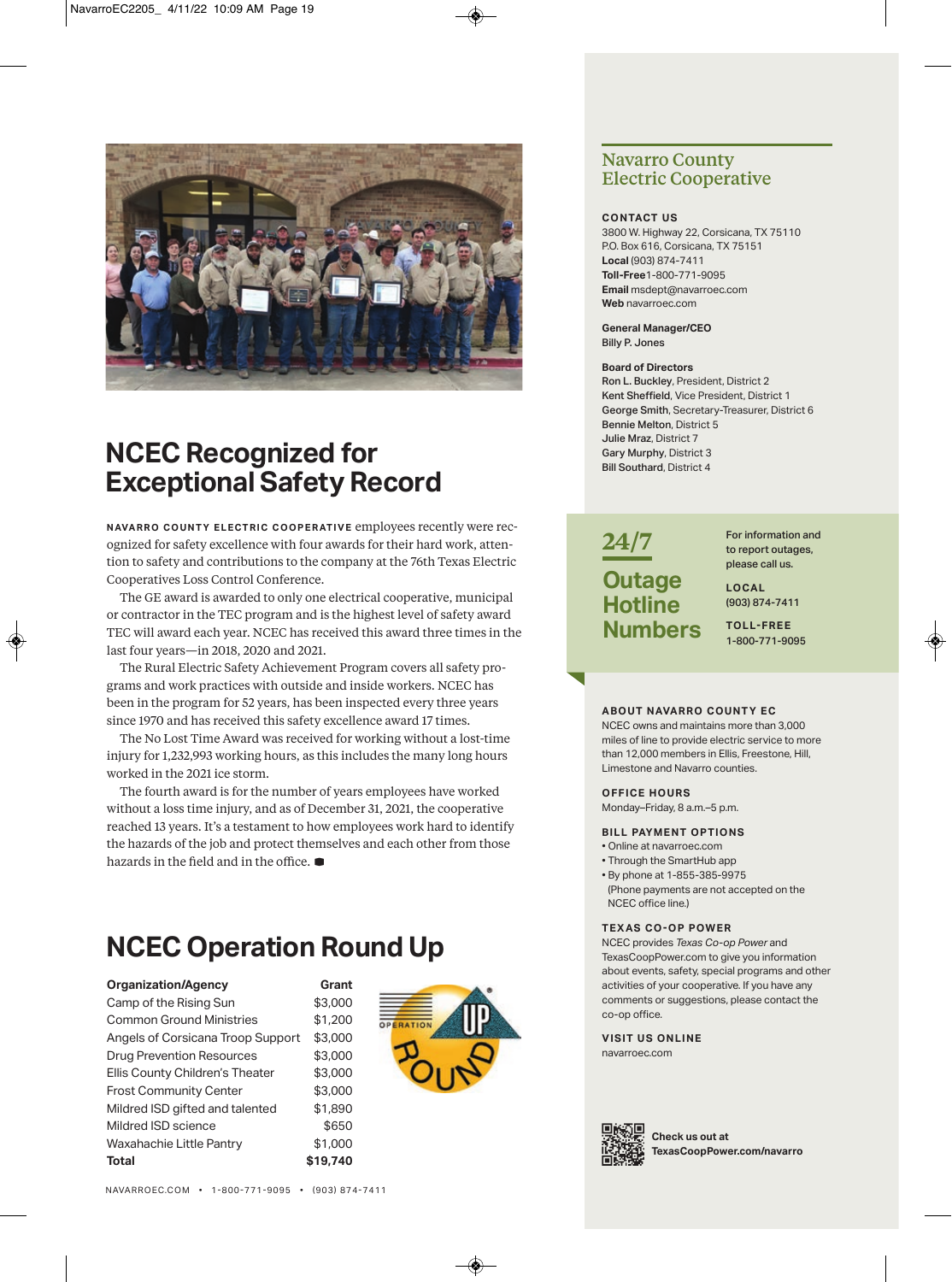## **How Your Cooperative Has Grown**









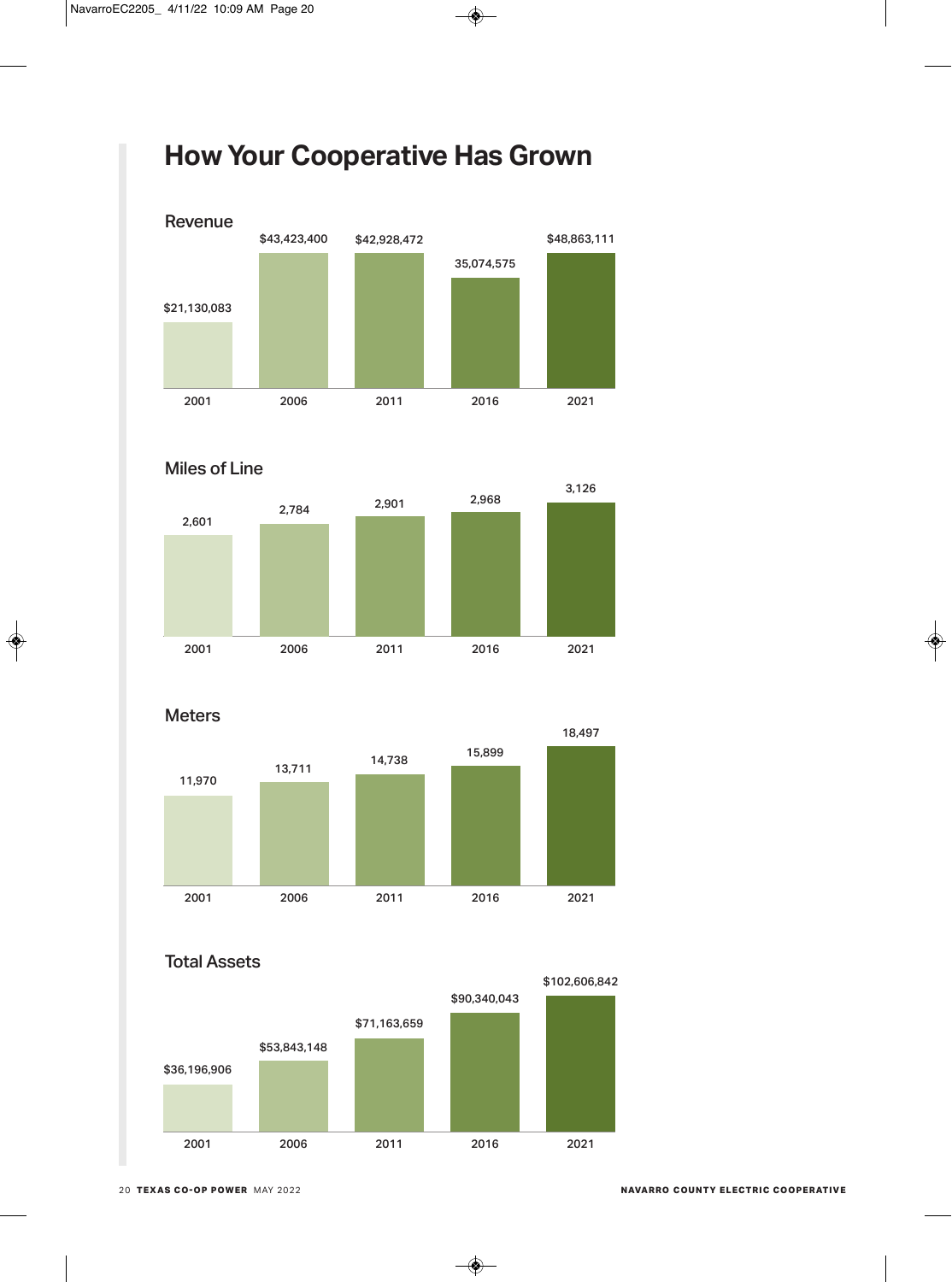## **How Your Cooperative Has Grown**



### Average KWh Per Meter Per Month



### Average Retail Price Per KWh Sold



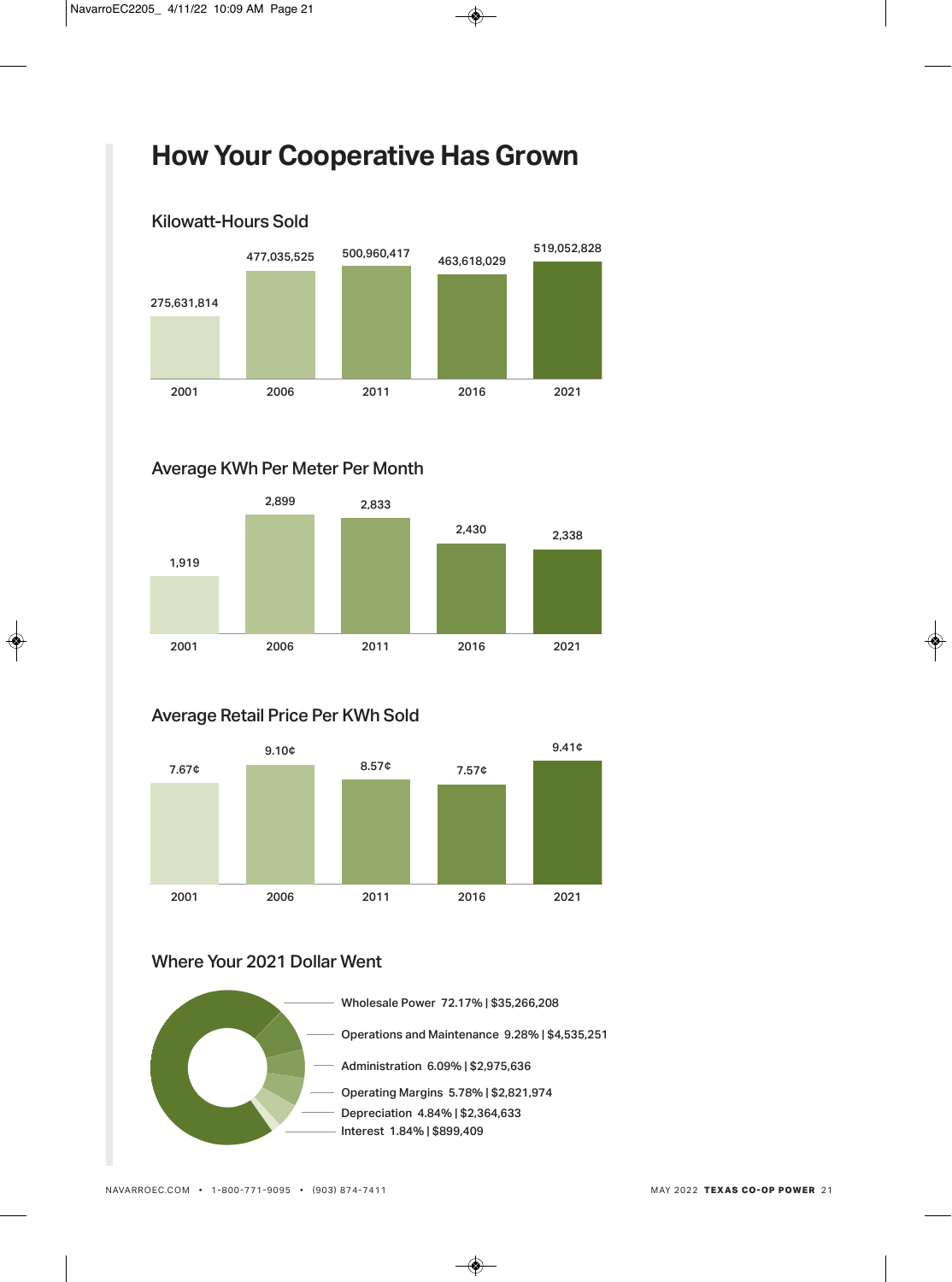## **Operating Statistics**

| <b>REVENUES</b>                          | 2021            | 2020         |
|------------------------------------------|-----------------|--------------|
| Sales of electric power                  | \$48,351,687    | \$40,300,051 |
| Miscellaneous electric revenue           | 511,424         | 548,101      |
| <b>Total revenues</b>                    | \$48,863,111    | \$40,848,152 |
| <b>EXPENSES</b>                          |                 |              |
| Purchased power                          | \$35,266,208    | \$28,036,273 |
| Operations and maintenance               | 4,535,251       | 4,456,965    |
| Consumer accounting                      | 1,334,333       | 1,147,566    |
| Other administrative and general         | 1,618,261       | 1,657,209    |
| Depreciation                             | 2,364,633       | 2,256,095    |
| Interest                                 | 899,409         | 935,707      |
| Other deductions                         | 23,042          | 45,136       |
| <b>Total expenses</b>                    | \$46,041,137    | \$38,534,951 |
| <b>OTHER</b>                             |                 |              |
| Operating margins                        | \$<br>2,821,974 | \$2,313,201  |
| Nonoperating revenues—interest and other | 289,881         | 464,555      |
| Other capital credits                    | 81,910          | 2,708,930    |
| <b>Total margins assigned</b>            | 3,193,765<br>S  | \$5,486,686  |

## **Balance Sheet**

|                                      | 2021          | 2020          |  |
|--------------------------------------|---------------|---------------|--|
| <b>ASSETS</b>                        |               |               |  |
| Net utility plant                    | \$60,191,497  | \$57,534,193  |  |
| Investments                          | 30,033,563    | 30,054,178    |  |
| Current and accrued assets           | 12,075,024    | 13,338,015    |  |
| Deferred debits                      | 306,757       | 482,692       |  |
| <b>Total assets</b>                  | \$102,606,842 | \$101,409,078 |  |
| <b>WHAT WE OWE</b>                   |               |               |  |
| Patronage capital and other equities | \$71,558,057  | \$ 69,793,065 |  |
| Long-term debt                       | 23,674,014    | 22,743,189    |  |
| Current and accrued liabilities      | 5,720,248     | 7,483,229     |  |
| Deferred credits                     | 1,654,522     | 1,389,595     |  |
| <b>Total liabilities</b>             | \$102,606,842 | \$101,409,078 |  |